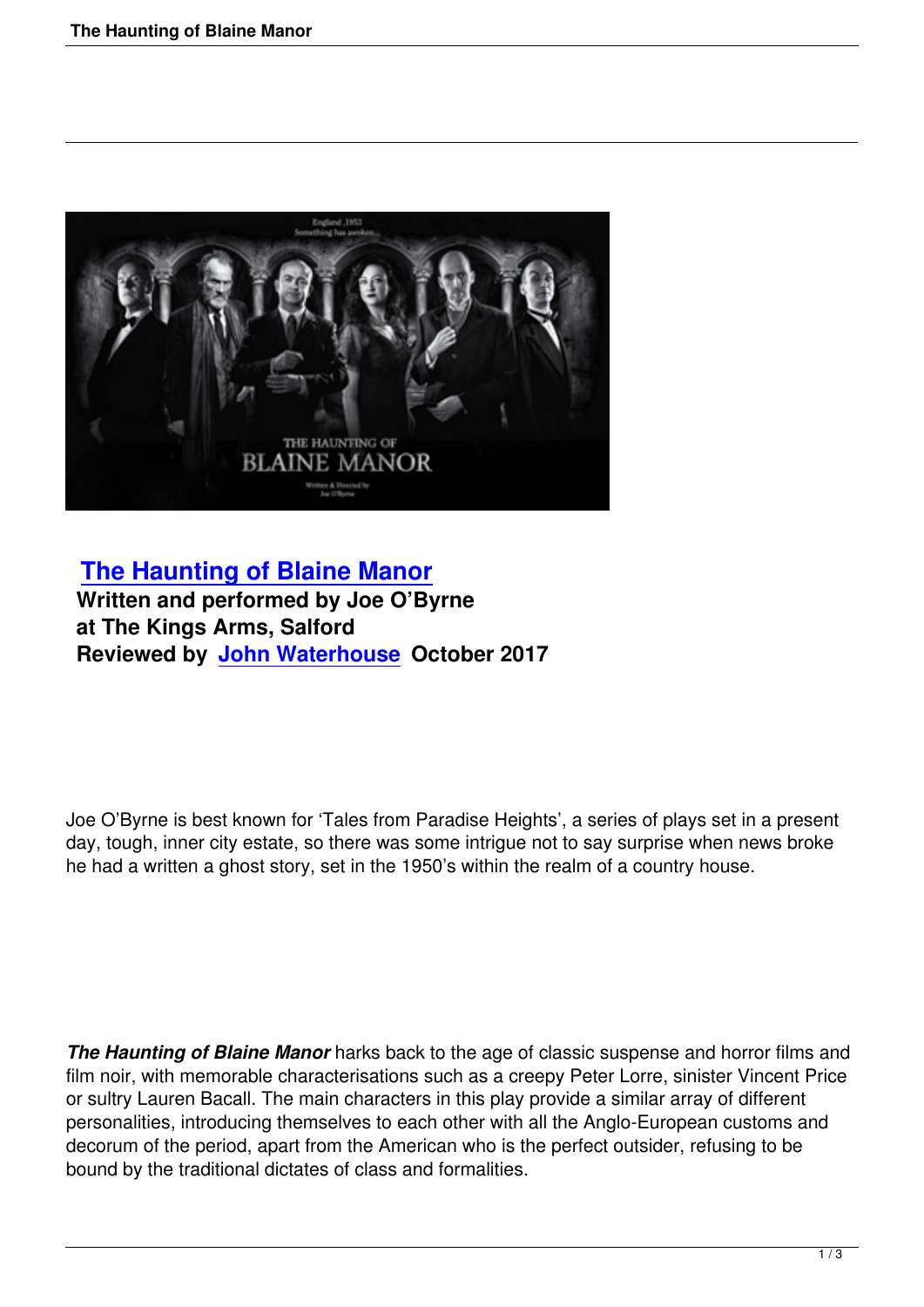**Jo Haydock** as Vivian is the quintessential English lady of leisure, moving with style and panache, whilst in complete contrast, **Dan Thackeray** presents the stiff-neck Dan Thackeray presents the stiff-necked and demure rigidity of the legal profession at that time. There are hints of Robert Mitchum in Roy, played by **Peter Slater**; the hard-boiled, no nonsense Yank, juxtaposed to the flowery English eccentricity of Scarabus,

played delightfully by

## **Phil Dennison**

. For me, the most entertaining and certainly amusing character was Cairo, played with superb camp fussiness by

## **Andrew Yates**

. I thought Cairo could have been used to greater effect in the play but he certainly has his moments, as do all the characters, and credit must be given to the deferential butler Grady, eloquently played by writer

## **Joe O'Byrne**

.

The setting was quite superb, boasting a fine collection of period furniture, complete with 1940's style radios and large globe doubling as a spirit depository. With such a sedate setting it was perhaps inevitable the play would start at a slow pace, and it does take some time to really get going, but by the interval an intriguing stall has been set up with very different characters presenting an interesting range of possibilities. The cynical, confident American progressively asks serious questions of the surroundings, his fellow guests and above all himself.

It has to be said the first half in particular does not have the feel of a horror story, but there is great compensation in that it comes across very much in the same cannon as Agatha Christie or perhaps even Daphne Du Maurier. The second act is where the play really comes alive and the twists are skillfully woven, which few, if any, will see coming. Overall, the play can be described as a psychological drama and the actual reality of supernatural elements at work in the story